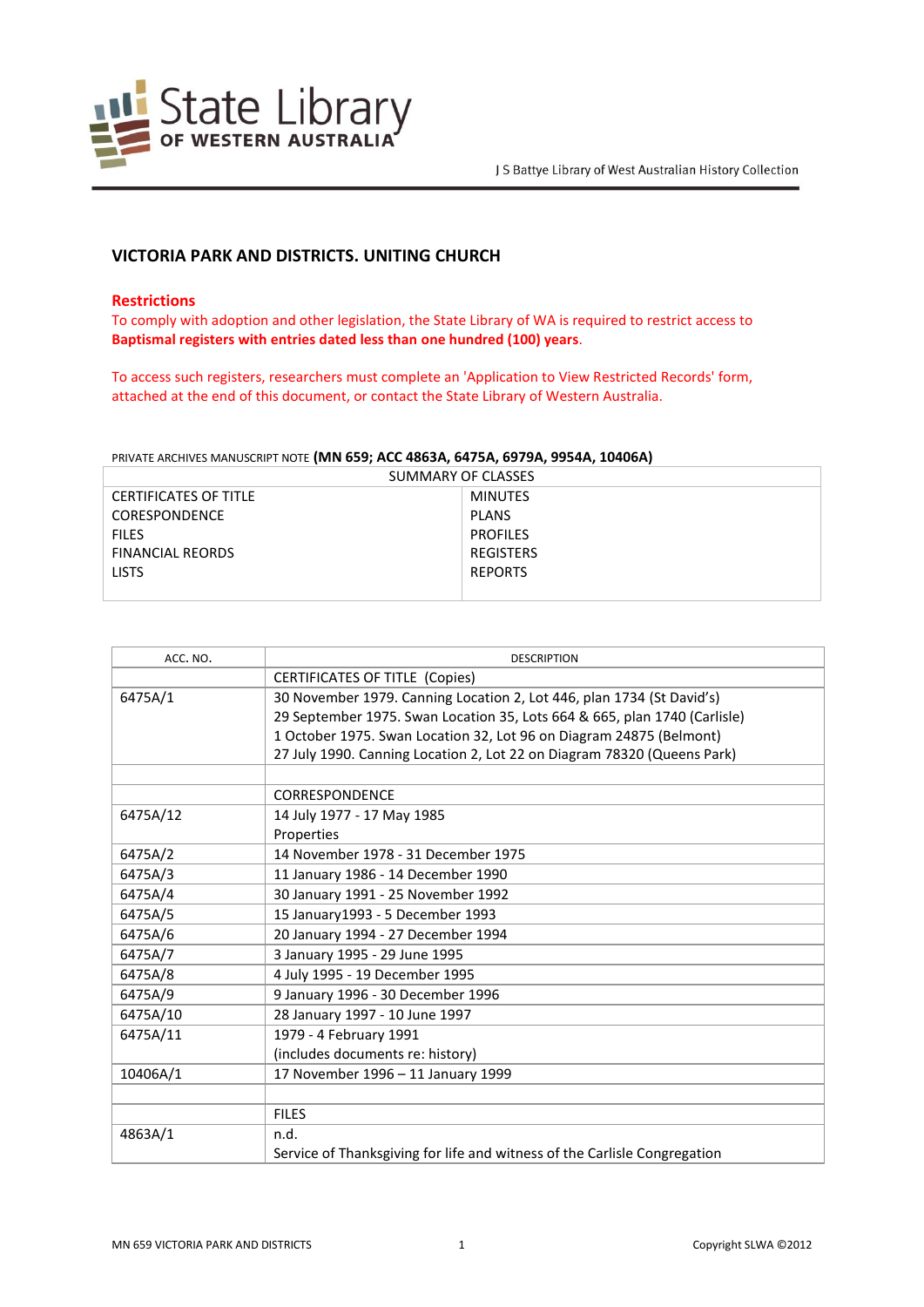

| ACC. NO. | <b>DESCRIPTION</b>                                                                  |
|----------|-------------------------------------------------------------------------------------|
| 4863A/2  | 25 May 1995.                                                                        |
|          | Correspondence, Arthur J. Smith                                                     |
| 4863A/3  | n.d.                                                                                |
|          | List of apologies                                                                   |
| 4863A/4  | 28 May 1995.                                                                        |
|          | <b>Bulletin</b>                                                                     |
| 4863A/5  | February 1995 - March 1995.                                                         |
|          | Preaching plan.                                                                     |
| 4863A/6  | 10 May 1995.                                                                        |
|          | Card from Ellen Lemen                                                               |
|          |                                                                                     |
|          |                                                                                     |
|          | <b>FINANCIAL RECORDS</b>                                                            |
| 6475A/13 | December 1977 - 1994                                                                |
| 6475A/14 | 1982 - 1983                                                                         |
| 6475A/15 | 1991 - 1992                                                                         |
|          |                                                                                     |
|          | <b>LISTS</b>                                                                        |
| 6475A/16 | Elders, Parish Councillors                                                          |
| 6475A/16 | 1977 - 1981; 1983; 1986; 1988; 1991 - 1992; Pastoral Roll 1995 - 1996; Belmont      |
|          | Congregation 1995 - 1996                                                            |
|          |                                                                                     |
|          | <b>MINUTES</b>                                                                      |
| 6475A/17 | 20 July 1977 - 24 November 1985                                                     |
|          | Parish & Annual General Meetings                                                    |
| 6475A/32 | 10 July 1977 - 23 April 1995                                                        |
|          | Congregational Meetings - St David's                                                |
| 6475A/19 | 20 July 1977 - 12 December 1979                                                     |
|          | Parish Council                                                                      |
| 6475A/35 | 17 April 1978 - 25 July 1983                                                        |
|          | Property & Finance Committee                                                        |
| 9954A/1  | 20 June 1978 - 23 November 1997                                                     |
|          | Parish Council                                                                      |
| 6475A/24 | 1 October 1979 - 5 December 1983                                                    |
|          | Elders - St David's                                                                 |
| 6475A/20 | 20 February 1980 - 20 November 1983                                                 |
|          | Parish Council                                                                      |
| 6475A/31 | 14 February 1982; 29 November 1987 - 12 July 1992; 18 February 1996; 28 July 1996   |
|          | Congregational Meetings - Carlisle                                                  |
| 6475A/33 | 11 July 1983 - 18 August 1996                                                       |
|          | Parish - Victoria Park & Districts                                                  |
| 6475A/25 | 6 February 1984 - 6 March 1989                                                      |
| 6475A/21 | 15 February 1984 - 15 October 1986                                                  |
|          | Parish Council                                                                      |
| 6475A/18 | 23 November 1986 - 24 November 1996                                                 |
|          | Parish Council                                                                      |
| 6475A/34 | $1986 - 1996$                                                                       |
|          | Carlisle Food Centre; Amalgamated Congregations of Belmont, Carlisle, & St David's; |
|          | Queen's Park; Strategy Planning Committee; Foothills Parish                         |
| 6475A/22 | 18 February 1987 - 21October 1992                                                   |
|          | Parish Council                                                                      |
| 6475A/26 | 3 July 1989 - 23 August 1990                                                        |
| 6475A/28 | 3 February 1990 - 10 December 1992                                                  |
|          |                                                                                     |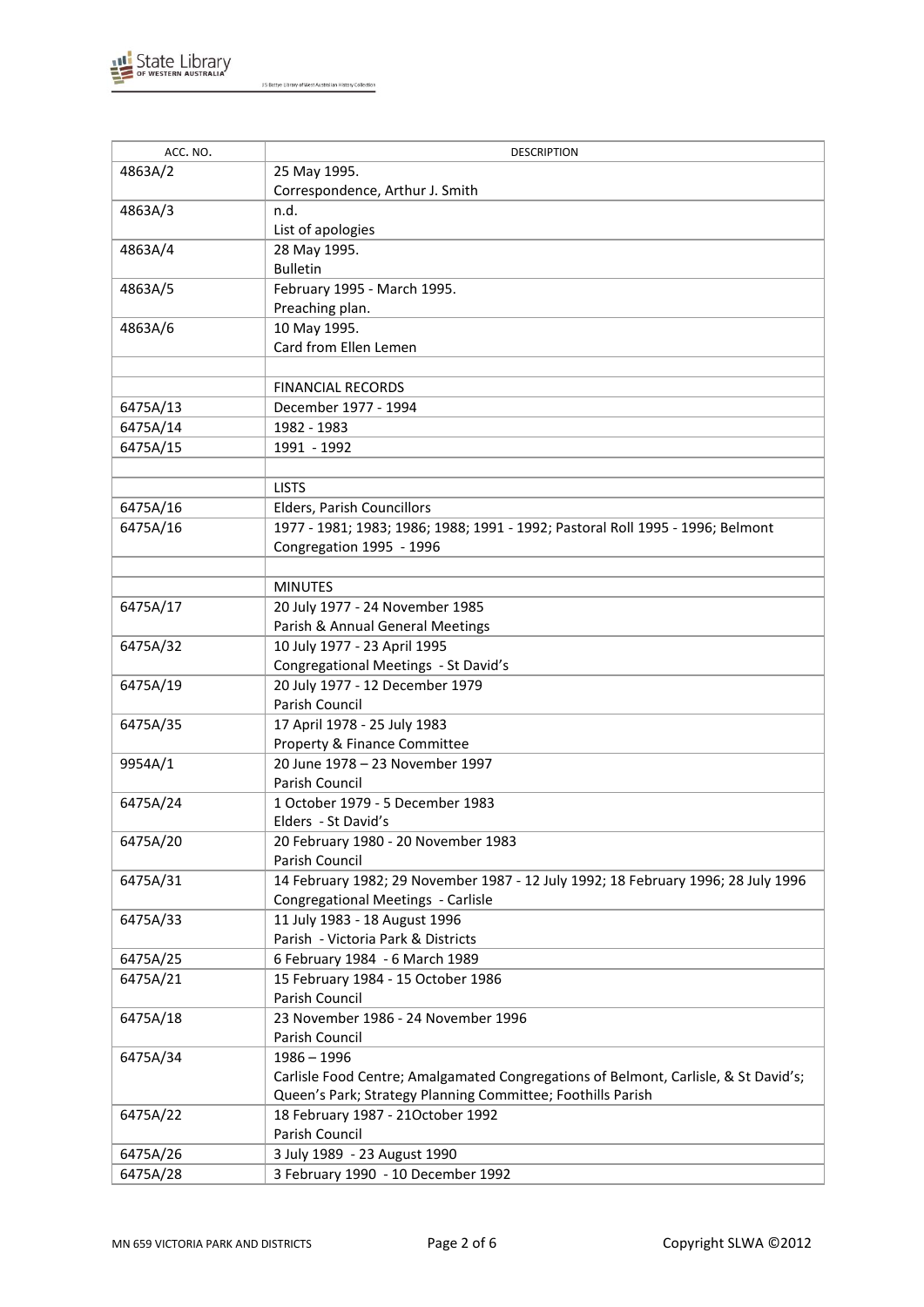

| ACC. NO.                      | <b>DESCRIPTION</b>                                                                   |
|-------------------------------|--------------------------------------------------------------------------------------|
| 6475A/27                      | 27 September 1990 - 24 January 1992                                                  |
|                               | Elders - Parish                                                                      |
| 6475A/29                      | 11 February 1993 - 1 December 1994                                                   |
| 6475A/23                      | 17 February 1993 - 10 February 1997                                                  |
| 6475A/36                      | 26 May 1993 - 23 June 1993                                                           |
|                               | <b>Building Committee</b>                                                            |
| 6475A/30                      | 2 February 1995 - 5 December 1996                                                    |
| 10406A/2                      | 26 November 1995 - 13 December 1998                                                  |
|                               | Annual general meetings                                                              |
| 10406A/3                      | 6 February 1997 - 3 December 1998                                                    |
|                               | Elders council                                                                       |
| 9954A/2                       | January 1999 - 12 June 2000                                                          |
| 9954A/4                       | $1999 - 2008$<br>Star Streets. Church Council                                        |
| 9954A/3                       | 14 February 2012 - 12 November 2014                                                  |
|                               | Star Streets. Church Council                                                         |
|                               |                                                                                      |
|                               | <b>PLANS</b>                                                                         |
| 6475A/37                      | Carlisle March 1979; Proposed Additions, Carlisle, March 1979; Victoria Park October |
|                               | 1994; Renovations & Proposed Additions, St David's Centre October 1976; Contract,    |
|                               | St David's Centre February 1977                                                      |
|                               |                                                                                      |
|                               | <b>PROFILES</b>                                                                      |
| 6475A/38                      | Parish 1985; Foothills 1986; Parish 1992;                                            |
|                               |                                                                                      |
|                               | <b>REGISTERS</b>                                                                     |
|                               | <b>BAPTISMAL</b>                                                                     |
| 6979A/1                       | $1967 - 1992$                                                                        |
| Church records                | Includes extractions from official church records, "but not previously recorded in a |
| <b>RESTRICTED</b>             | baptism register"                                                                    |
| 6979A/2<br>Church records     | 3 June 1979 - 15 August 1993<br><b>Belmont</b>                                       |
| <b>RESTRICTED</b>             |                                                                                      |
|                               | MARRIAGE                                                                             |
| 4894A/11                      | 5 September 1963 - 7 August 1976                                                     |
| Marriage registers            | Marriages. Carlisle. Methodist church                                                |
| <b>RESTRICTED</b>             | 2 May 1981 - 20 March 1982                                                           |
|                               | Marriages. Carlisle. Uniting church                                                  |
| 6475A/39                      | 7 September 1963 - 19 March 1994                                                     |
| Marriage registers            | Victoria Park, East Victoria Park                                                    |
| <b>RESTRICTED</b>             |                                                                                      |
| 6475A/40                      | 21 September 1963 - 6 September 1997                                                 |
| Marriage registers            | Armadale Congregational Church (Queens Park). Includes Queens Park, Armadale,        |
| <b>RESTRICTED</b><br>6475A/41 | Bentley<br>5 June 1971 - 20 September 1992                                           |
| Marriage registers            | Belmont Methodist. Includes Belmont, Dardanup                                        |
| <b>RESTRICTED</b>             |                                                                                      |
| 6475A/42                      | 8 August 1982 - 25 November 1990                                                     |
| Marriage registers            | Carlisle                                                                             |
| <b>RESTRICTED</b>             |                                                                                      |
|                               |                                                                                      |
|                               | <b>REPORTS</b>                                                                       |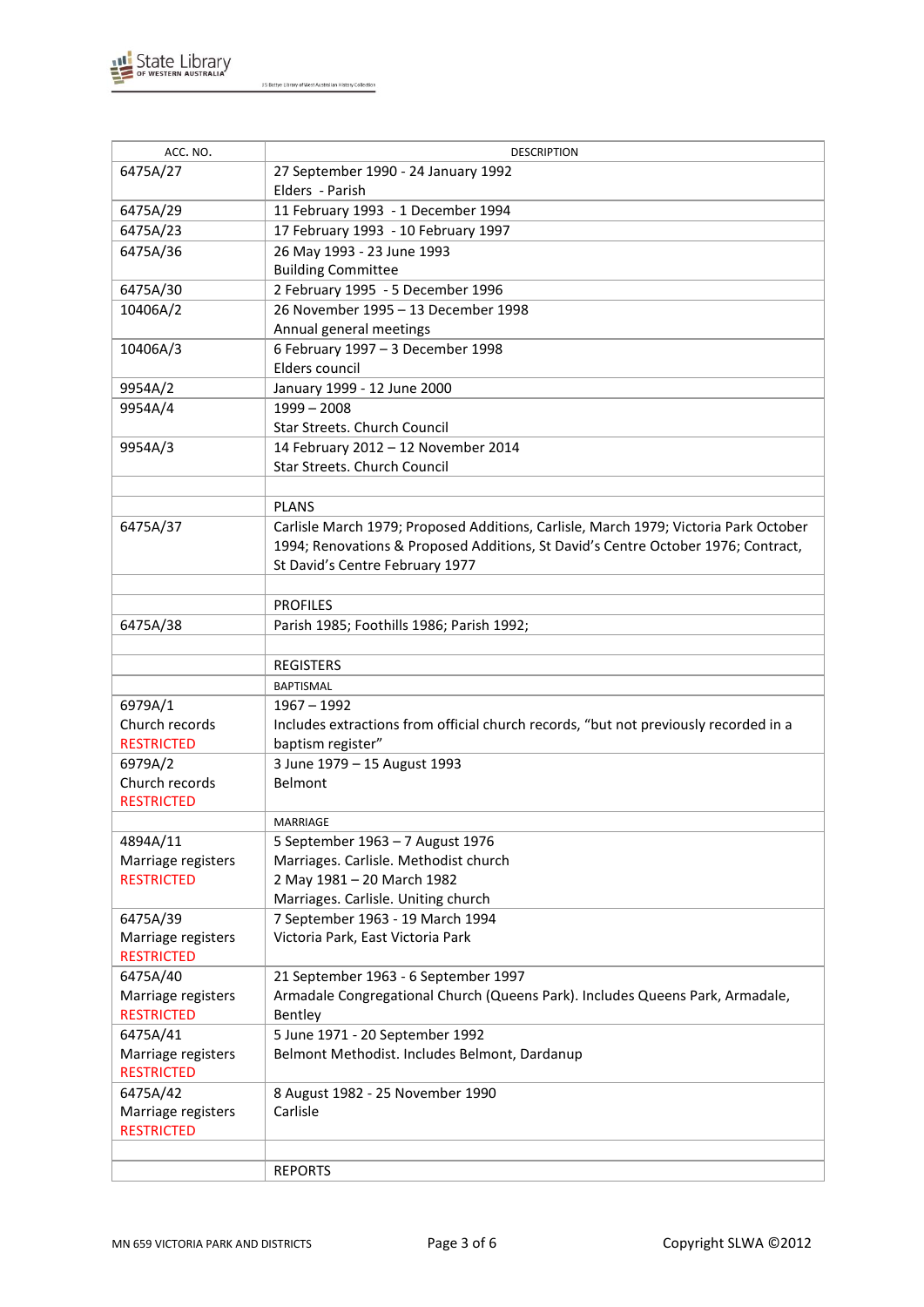

| ACC. NO. | <b>DESCRIPTION</b>                                                   |
|----------|----------------------------------------------------------------------|
| 6475A/43 | 17 August 1977 - August 1984                                         |
| 6475A/47 | January 1980; 9 July 1985 - Sep 1985; 1987; 9 July 1989; 1991; 1995; |
|          | Planning & Strategy                                                  |
| 6475A/48 | 25 November 1981 - June 1982                                         |
|          | Task Force                                                           |
| 6475A/49 | 1982                                                                 |
|          | Stewardship                                                          |
| 6475A/51 | 1983; 30 June 1989 - 30 June 1990                                    |
|          | Membership                                                           |
| 6475A/45 | October 1984 - November 1996                                         |
|          | Annual                                                               |
| 6475A/44 | 20 February 1985 - 16 October 1996                                   |
| 6475A/50 | 1990 - 10 February 1997                                              |
|          | Financial                                                            |
| 6475A/46 | 29 December 1990; 23 April 1996                                      |
|          | <b>Parish Consultations</b>                                          |
| 6475A/52 | 17 August 1992                                                       |
|          | Submission to Synod Property Board                                   |
| 10406A/4 | February 1997 - 21 December 1997                                     |
| 10406A/5 | February 1998 - 27 November 1998                                     |
| 10406A/6 | 11 January 1999 - 6 December 1999                                    |
|          |                                                                      |

Holdings = 64 cm

#### *Copyright Restrictions*

*The Commonwealth Copyright Act 1968 regulates copying of unpublished material. It is the user's legal obligation to determine and satisfy copyright.*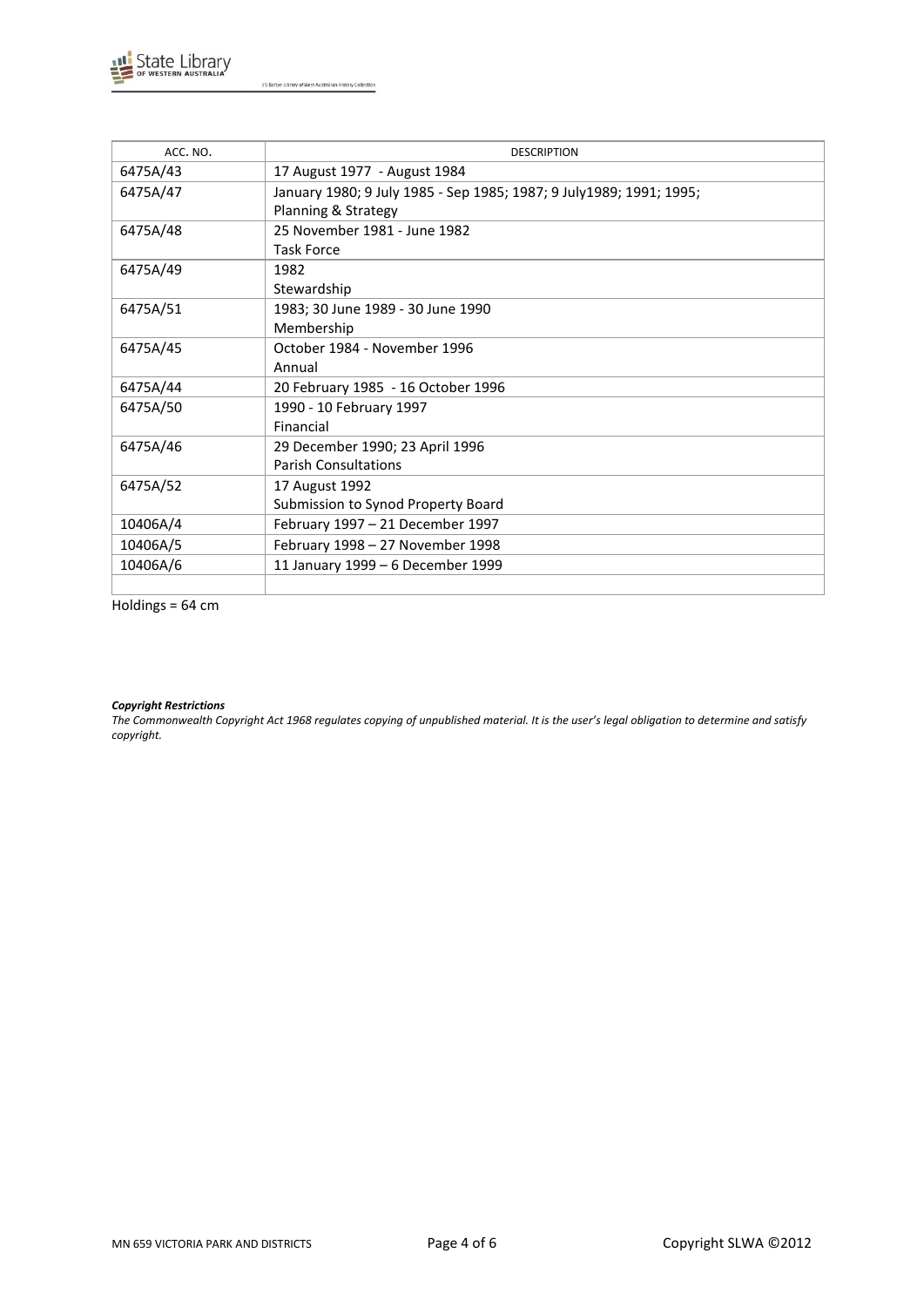

## **STATE LIBRARY OF WESTERN AUSTRALIA – PRIVATE ARCHIVES**

#### **APPLICATION TO VIEW RESTRICTED BAPTISMAL RECORD**

#### **SUBMIT TO PRIVATE ARCHIVES STAFF**

| DETAILS OF BAPTISMAL RECORD TO BE RETRIEVED               |           |            |
|-----------------------------------------------------------|-----------|------------|
| MN / ACCESSION NUMBER                                     | <b>MN</b> | <b>ACC</b> |
| DENOMINATION & PARISH NAME (E.G.<br>ANGLICAN, ST. JOHN'S) |           |            |
| NAME ON BAPTISMAL CERTIFICATE                             |           |            |
| DATE OF BAPTISM                                           |           |            |
| DATE ITEM REQUIRED                                        |           |            |

| DETAILS OF APPLICANT REQUIRING ACCESS TO RESTRICTED BAPTISMAL RECORD |  |
|----------------------------------------------------------------------|--|
| RESEARCHER'S TICKET NUMBER                                           |  |
| APPLICANT'S NAME                                                     |  |
| APPLICANT'S ADDRESS                                                  |  |
| <b>TELEPHONE NUMBER</b>                                              |  |
| E-MAIL                                                               |  |

| <b>PRIVATE ARCHIVES STAFF USE ONLY</b> |                               |  |
|----------------------------------------|-------------------------------|--|
| COPY CERTIFICATE CREATED BY            | (PA STAFF MEMBER NAME & DATE) |  |
| APPLICANT NOTIFIED                     | (DATE)                        |  |
| REGISTER RETURNED TO STACK             | (DATE)                        |  |